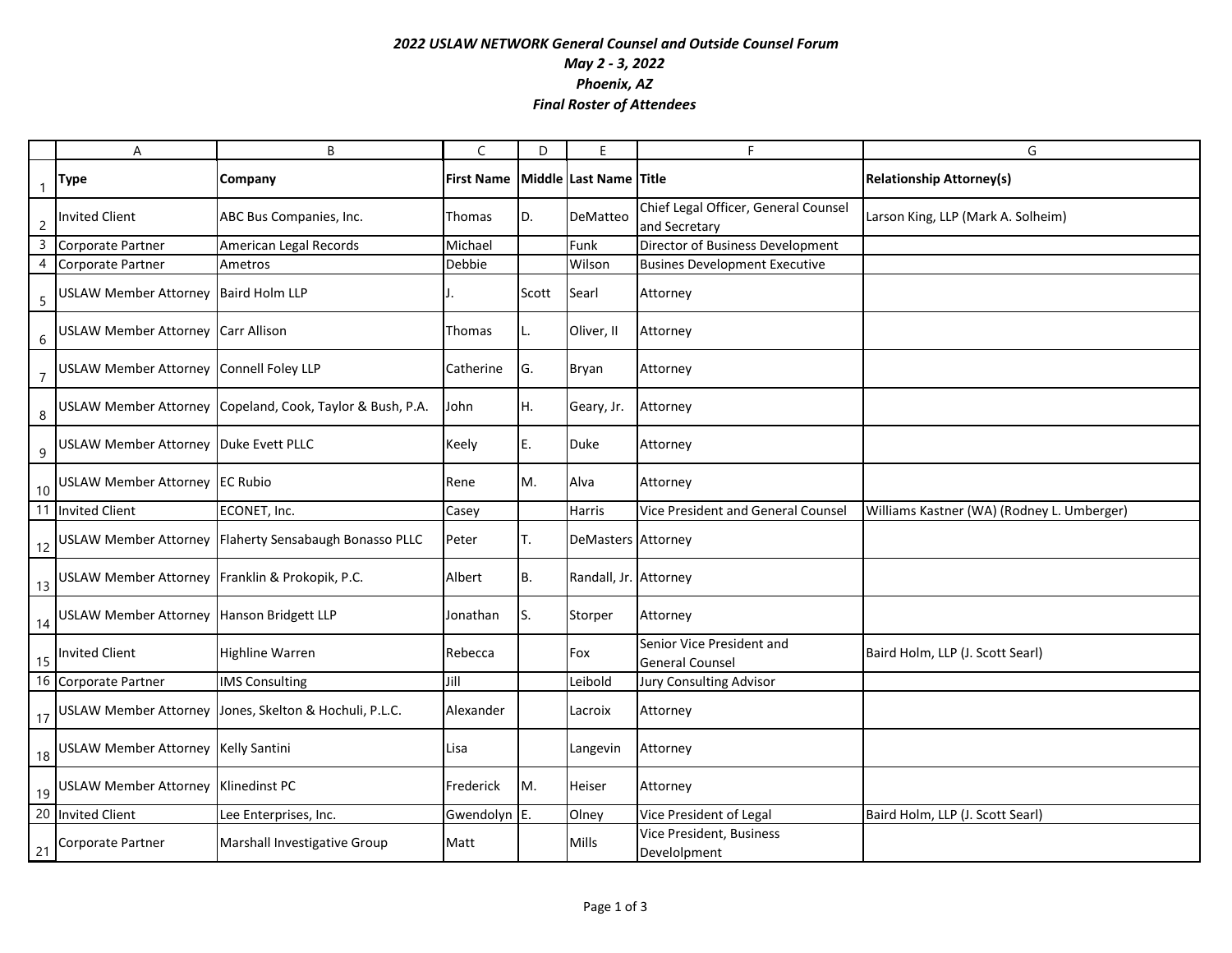## *2022 USLAW NETWORK General Counsel and Outside Counsel Forum May 2 - 3, 2022 Phoenix, AZ Final Roster of Attendees*

|                | Α                                          | B                                                        | C                 | D  | E                      | F                                                         | G                                                                                                                                                                                              |
|----------------|--------------------------------------------|----------------------------------------------------------|-------------------|----|------------------------|-----------------------------------------------------------|------------------------------------------------------------------------------------------------------------------------------------------------------------------------------------------------|
| $\overline{1}$ | Type                                       | Company                                                  | <b>First Name</b> |    | Middle Last Name Title |                                                           | <b>Relationship Attorney(s)</b>                                                                                                                                                                |
| 22             | <b>USLAW Member Attorney</b>               | Martin, Tate, Morrow & Marston,<br>P.C.                  | Earl              | W. | Houston, II Attorney   |                                                           |                                                                                                                                                                                                |
| 23             | <b>Invited Client</b>                      | <b>May Trucking Company</b>                              | Christopher J.    |    | Simons                 | <b>Executive Vice President and General</b><br>counsel    | Carr Allison (AL) (Thomas L. Oliver, II)                                                                                                                                                       |
| 24             | Corporate Partner                          | <b>MDD Forensic Accountants</b>                          | Daniel            |    | Markowicz Partner      |                                                           |                                                                                                                                                                                                |
| 25             | USLAW Member Attorney Middleton Reutlinger |                                                          | Thomas            | W. | Ice, Jr.               | Attorney                                                  |                                                                                                                                                                                                |
| 26             |                                            | USLAW Member Attorney Murchison & Cumming, LLP           | Richard           | C. | Moreno                 | Attorney                                                  |                                                                                                                                                                                                |
|                | 27 Invited Client                          | Mutual of Omaha                                          | Nancy             |    | Crawford               | <b>General Counsel</b>                                    | Baird Holm, LLP (J. Scott Searl)                                                                                                                                                               |
|                | 28 Invited Client                          | PACCAR Inc.                                              | Jesse             | W. | Blaisdell              | Senior Counsel                                            | Murchison & Cumming, LLP (Richard C. Moreno)                                                                                                                                                   |
| 29             | <b>USLAW Member Attorney</b>               | Pierce Couch Hendrickson Baysinger<br>& Green, L.L.P.    | Mark              | E. | Hardin                 | Attorney                                                  |                                                                                                                                                                                                |
| 30             | <b>USLAW Member Attorney</b>               | Pion, Nerone, Girman, Winslow &<br>Smith, P.C.           | Timothy           | R. | Smith                  | Attorney                                                  |                                                                                                                                                                                                |
| 31             |                                            | USLAW Member Attorney Quattlebaum, Grooms & Tull PLLC    | Thomas            | G. | Williams               | Attorney                                                  |                                                                                                                                                                                                |
| 32             | USLAW Member Attorney Roetzel & Andress    |                                                          | <b>Bradley</b>    | Α. | Wright                 | Attorney                                                  |                                                                                                                                                                                                |
| 33             | USLAW Member Attorney Roetzel & Andress    |                                                          | Mark              |    | Young                  | Attorney                                                  |                                                                                                                                                                                                |
| 34             | Corporate Partner                          | S-E-A, Ltd.                                              | Ami               | C. | Dwyer                  | General Counsel                                           |                                                                                                                                                                                                |
| 35             | USLAW Member Attorney SmithAmundsen LLC    |                                                          | Molly             | А. | Arranz                 | Attorney                                                  |                                                                                                                                                                                                |
| 36             | <b>Invited Client</b>                      | Stan Koch & Sons Trucking, Inc.                          | Edgar             | R. | Ocampo                 | <b>General Counsel</b>                                    | Pion, Nerone, Girman, Winslow & Smith, P.C. (Timothy<br>R. Smith); Nerone, Girman, Winslow & Smith, P.C.<br>(Michael F. Nerone); Martin, Tate, Morrow & Marston,<br>P.C. (Earl W. Houston, II) |
| 37             |                                            | USLAW Member Attorney Sweeny Wingate & Barrow, P.A.      | Kenneth           | B. | Wingate                | Attorney                                                  |                                                                                                                                                                                                |
| 38             | <b>Invited Client</b>                      | The Townsend Corporation                                 | Michelle          | M. | Molin                  | Executive Vice President, Chief Legal<br>and Risk Officer | Pion, Nerone, Girman, Winslow & Smith, P.C. (Timothy<br>R. Smith)                                                                                                                              |
| 39             |                                            | USLAW Member Attorney Therrien Couture Joli-Coeur L.L.P. | Douglas           | W. | Clarke                 | Attorney                                                  |                                                                                                                                                                                                |